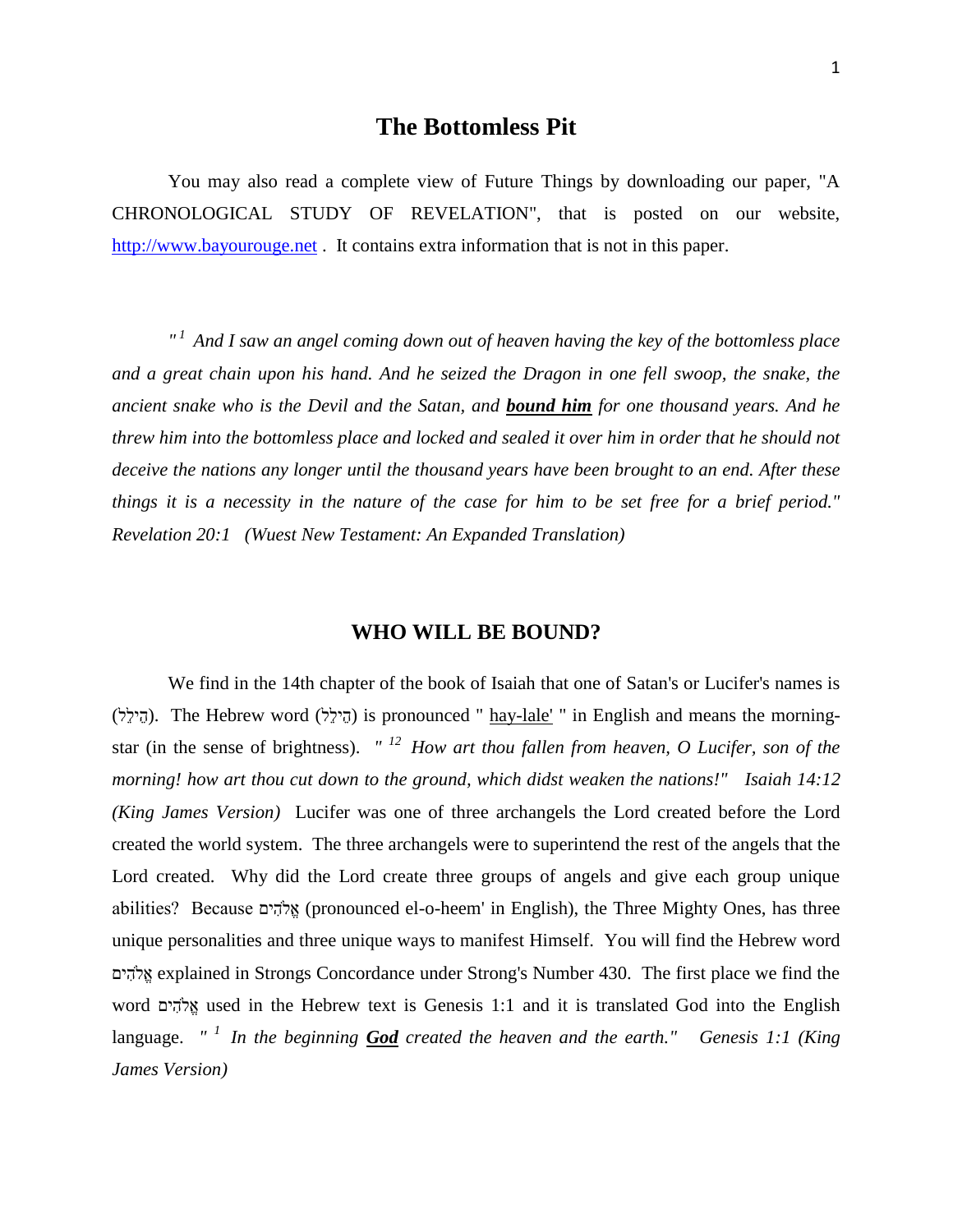## **THREE WAYS GOD MANIFESTS HIMSELF TO US**

THERE IS ONLY ONE GOD BUT HE MANIFESTS HIMSELF TO MANKIND IN THREE UNIQUE WAYS! God the Father represents the **intellect** of God. God the Son represents the **material** part of God. God the Holy Spirit represents the **spiritual** part of God. We realize that it is difficult to understand how God could be one and yet be three but there are some things that have to be accepted by faith because the Lord said that is the way it is. We believe that when we get our heavenly, glorified bodies, we will completely understand.

It is very important that we remember the order of the creation. First, the Lord created the angels. Second, the Lord created the earth. Third, Eloheem created our first heaven (the atmosphere-the area where the birds fly). Then He created our second heaven (the sun, the moon and the other stars and planets). Then He created our second heaven As a side note, the third heaven is the Throne Room of the Three Mighty Ones, the Father, the Son and the Holy Spirit. *" <sup>3</sup>Pull yourself together, Job! Up on your feet! Stand tall! I have some questions for you, and I want some straight answers. <sup>4</sup>Where were you when I created the earth? Tell me, since you know so much! <sup>5</sup>Who decided on its size? Certainly you'll know that! Who came up with the blueprints and measurements? <sup>6</sup>How was its foundation poured, and who set the cornerstone, <sup>7</sup>While the morning stars sang in chorus and all the angels shouted praise? <sup>8</sup>And who took charge of the ocean when it gushed forth like a baby from the womb? <sup>9</sup>That was me! I wrapped it in soft clouds, and tucked it in safely at night. <sup>10</sup>Then I made a playpen for it, a strong playpen so it couldn't run loose, <sup>11</sup>And said, 'Stay here, this is your place. Your wild tantrums are confined to this place.' <sup>12</sup>"And have you ever ordered Morning, 'Get up!' told Dawn, 'Get to work!' <sup>13</sup>So you could seize Earth like a blanket and shake out the wicked like cockroaches? <sup>14</sup> As the sun brings everything to light, brings out all the colors and shapes, <sup>15</sup>The cover of darkness is snatched from the wicked— they're caught in the very act! <sup>16</sup>"Have you ever gotten to the true bottom of things, explored the labyrinthine caves of deep ocean? <sup>17</sup>Do you know the first thing about death? Do you have one clue regarding death's dark mysteries? <sup>18</sup>And do you have any idea how large this earth is? Speak up if you have even the beginning of an answer. <sup>19</sup> "Do you know where Light comes from and where Darkness lives <sup>20</sup>So you can take them by the hand and lead them home when they get lost? <sup>21</sup>Why, of course you know that. You've known*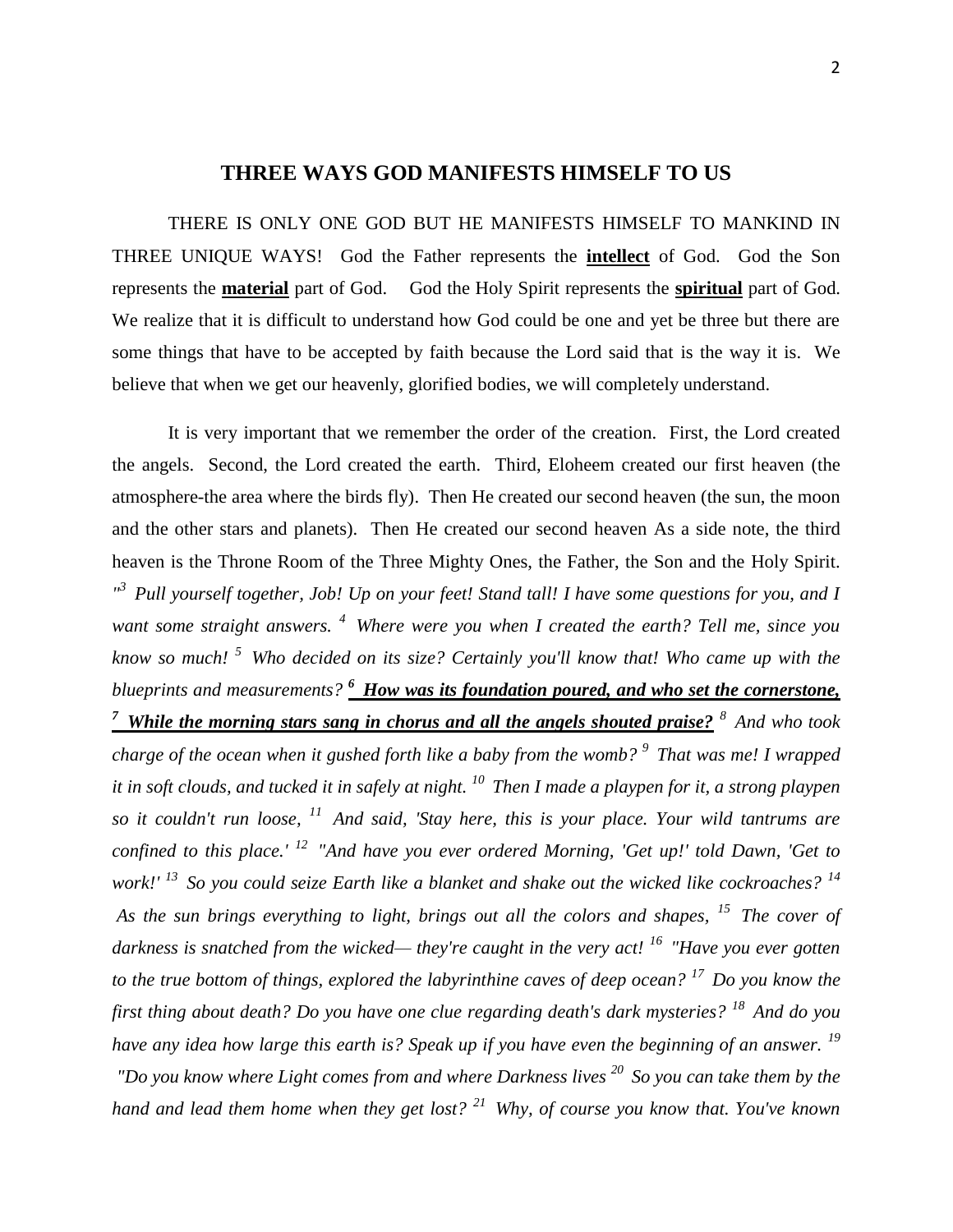*them all your life, grown up in the same neighborhood with them! <sup>22</sup>"Have you ever traveled to where snow is made, seen the vault where hail is stockpiled, <sup>23</sup>The arsenals of hail and snow that I keep in readiness for times of trouble and battle and war? <sup>24</sup>Can you find your way to where lightning is launched, or to the place from which the wind blows? <sup>25</sup>Who do you suppose carves canyons for the downpours of rain, and charts the route of thunderstorms <sup>26</sup>That bring water to unvisited fields, deserts no one ever lays eyes on, <sup>27</sup>Drenching the useless wastelands so they're carpeted with wildflowers and grass? <sup>28</sup>And who do you think is the father of rain and dew, <sup>29</sup>the mother of ice and frost? <sup>30</sup>You don't for a minute imagine these marvels of weather just happen, do you? <sup>31</sup>"Can you catch the eye of the beautiful Pleiades sisters, or distract Orion from his hunt? <sup>32</sup>Can you get Venus to look your way, or get the Great Bear and her cubs to come out and play? <sup>33</sup>Do you know the first thing about the sky's constellations and how they affect things on Earth? <sup>34</sup>"Can you get the attention of the clouds, and commission a shower of rain? <sup>35</sup>Can you take charge of the lightning bolts and have them report to you for orders? <sup>36</sup> "Who do you think gave weather-wisdom to the ibis, and storm-savvy to the rooster? <sup>37</sup>Does* 

*anyone know enough to number all the clouds or tip over the rain barrels of heaven <sup>38</sup>When the earth is cracked and dry, the ground baked hard as a brick? <sup>39</sup>"Can you teach the lioness to stalk her prey and satisfy the appetite of her cubs <sup>40</sup>As they crouch in their den, waiting hungrily in their cave? <sup>41</sup>And who sets out food for the ravens when their young cry to God, fluttering about because they have no food?" Job 38:3-41 (The Message)*

Everything that was created, was created at that time except mankind. Why didn't the Lord create Adam and Eve at that time? Because the Lord has all knowledge of the past, the present and the future. He knew that sometime after the creation, Lucifer and one-third of the angels would not be satisfied with the position or the responsibilities the Lord had given them. The Lord knew that sometime after the creation, Lucifer would want to be equal in the Third Heaven with God the Father, God the Son and God the Holy Spirit. Lucifer led a rebellion against the Three Mighty Ones and convinced one third of the angels to follow him. They were cast out of the Third Heaven and some of them were confined to  $\tau \alpha \rho \tau \alpha \rho \delta \omega$  (pronounced [tar-tar](http://www.crossbooks.com/book.asp?pub=0&book=58&wave=G5020)[o'-o](http://www.crossbooks.com/book.asp?pub=0&book=58&wave=G5020) in English) where they are reserved for the White Throne Judgment. The rest of the fallen angels are on this earth following the directions of Lucifer (or Satan) as demons. All of the fallen angels and Satan (Lucifer) will eventually be cast into Gehenna (the Lake of Fire) after the White Throne Judgment. *" <sup>3</sup>Then another wonder appeared in heaven: There was a giant red*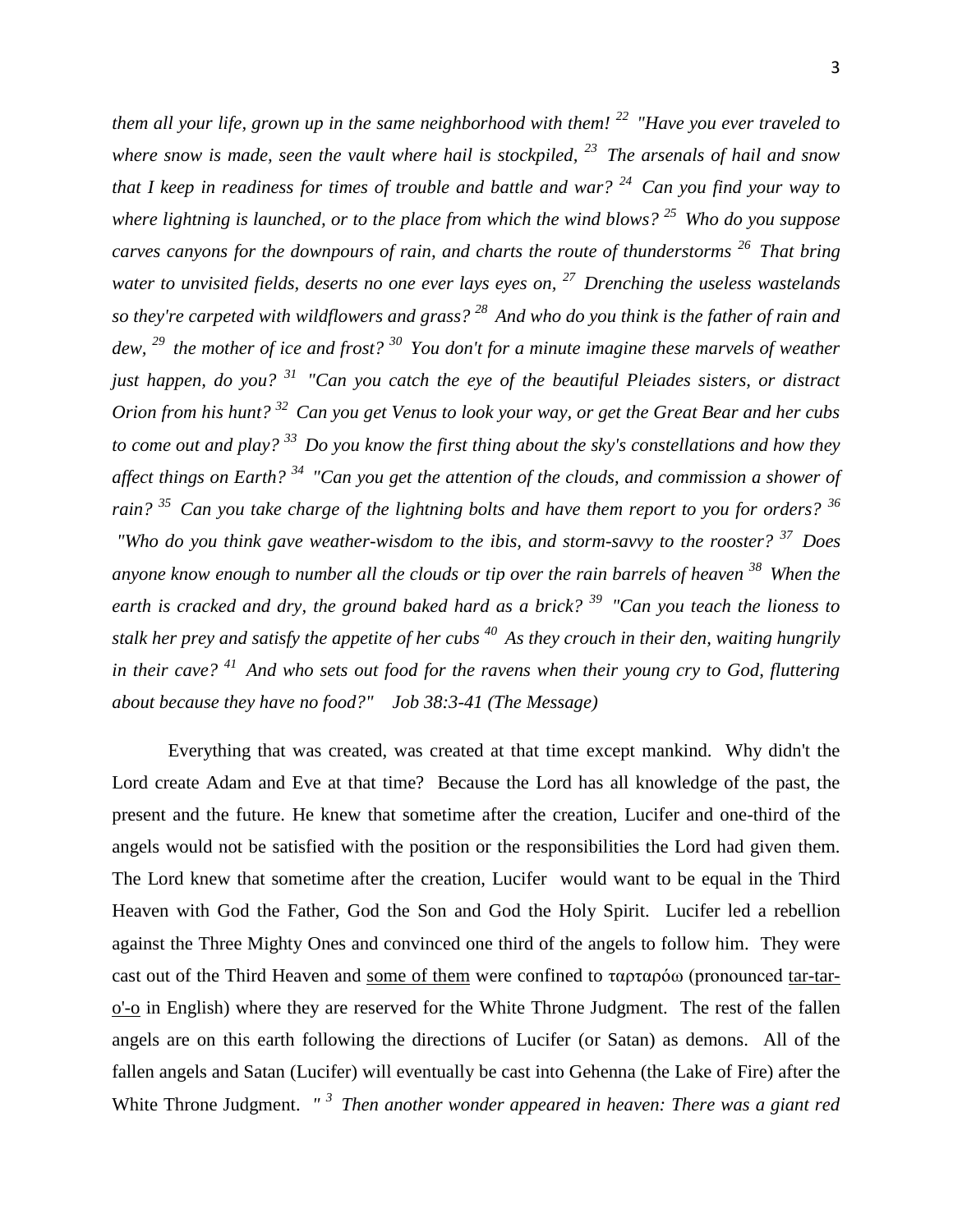4

*dragon with seven heads and seven crowns on each head. He also had ten horns. <sup>4</sup>His tail swept a third of the stars out of the sky and threw them down to the earth. He stood in front of the woman who was ready to give birth so he could eat her baby as soon as it was born." Revelation 12:3-4 (New Century Version)*

*" <sup>4</sup>For if God did not spare the angels when they sinned, but condemned them to the chains of Tartarus and handed them over to be kept for judgment; <sup>5</sup>and if he did not spare the ancient world, even though he preserved Noah, a herald of righteousness, together with seven others, when he brought a flood upon the godless world; <sup>6</sup>and if he condemned the cities of Sodom and Gomorrah (to destruction), reducing them to ashes, making them an example for the godless (people) of what is coming; <sup>7</sup>and if he rescued Lot, a righteous man oppressed by the licentious conduct of unprincipled people <sup>8</sup>(for day after day that righteous man living among them was tormented in his righteous soul at the lawless deeds that he saw and heard), <sup>9</sup>then the Lord knows how to rescue the devout from trial and to keep the unrighteous under punishment for the day of judgment,* <sup>10</sup> and especially those who follow the flesh with its depraved desire *and show contempt for lordship. Bold and arrogant, they are not afraid to revile glorious beings, <sup>11</sup>whereas angels, despite their superior strength and power, do not bring a reviling judgment against them from the Lord." 2 Peter 2:4-11 (New American Bible-United States Conference of Catholic Bishops)* 

*" <sup>28</sup>After Jesus had crossed the lake, he came to shore near the town of Gadara and started down the road. Two men with demons in them came to him from the tombs. They were so fierce that no one could travel that way. <sup>29</sup>Suddenly they shouted, "Jesus, Son of God, what do you want with us? Have you come to punish us before our time?" <sup>30</sup>Not far from there a large herd of pigs was feeding. <sup>31</sup>So the demons begged Jesus, "If you force us out, please send us into those pigs!" <sup>32</sup>Jesus told them to go, and they went out of the men and into the pigs. All at once the pigs rushed down the steep bank into the lake and drowned." Matthew 8:28-32 (Contemporary English Version)*

*" <sup>5</sup>I desire to remind you—although the whole matter is already familiar to you—that the Lord saved a people out of the land of Egypt, but afterwards destroyed those who had no faith. <sup>6</sup> And angels—those who did not keep the position originally assigned to them, but deserted their*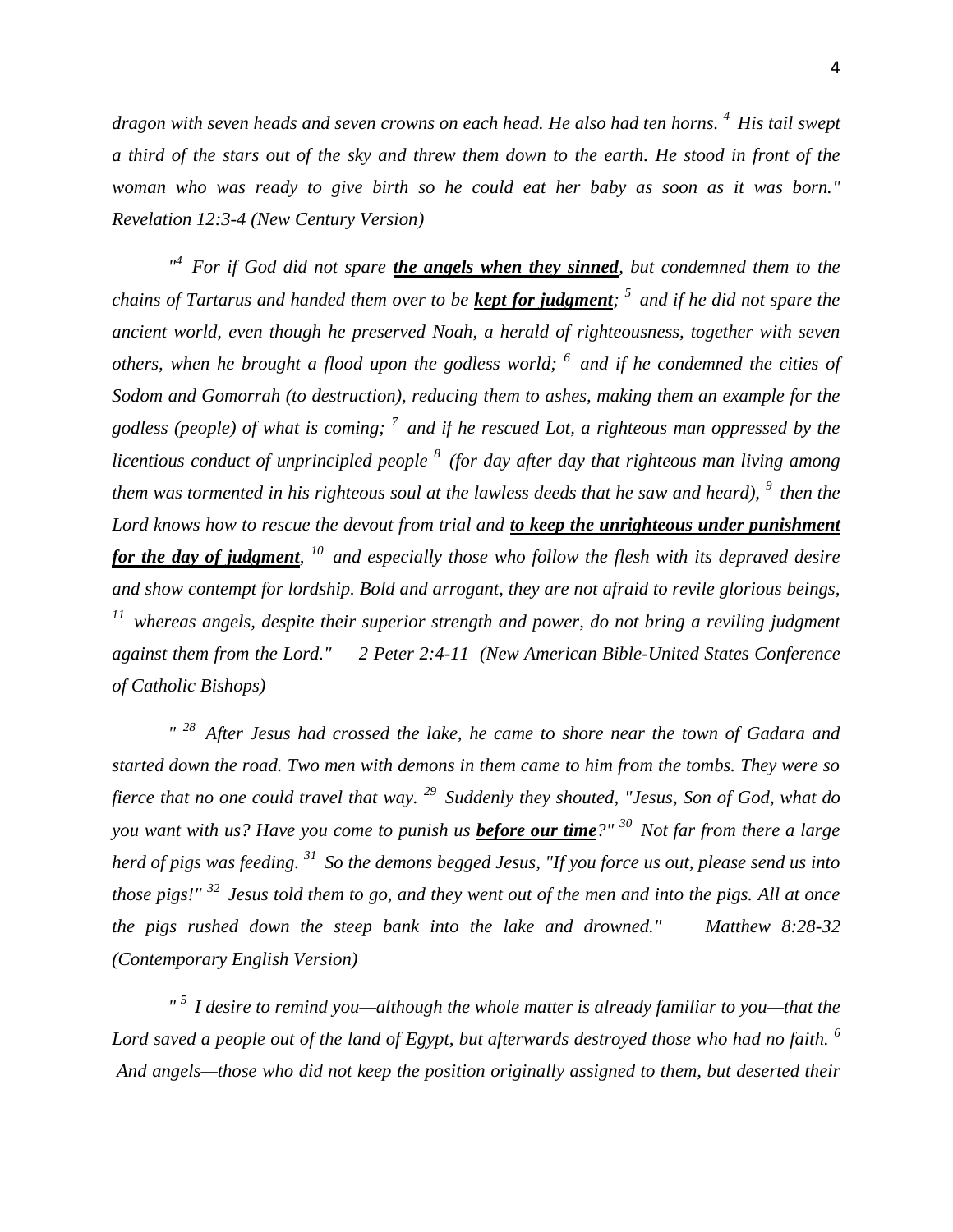*own proper abode—He reserves in everlasting bonds, in darkness, in preparation for the judgment of the great day." Jude 1:5-6 (Weymouth New Testament)*

*" <sup>19</sup>`And--a certain man was rich, and was clothed in purple and fine linen, making merry sumptuously every day, <sup>20</sup>and there was a certain poor man, by name Lazarus, who was laid at his porch, full of sores, <sup>21</sup>and desiring to be filled from the crumbs that are falling from the table of the rich man; yea, also the dogs, coming, were licking his sores. <sup>22</sup>`And it came to pass, that the poor man died, and that he was carried away by the messengers to the bosom of Abraham--and the rich man also died, and was buried;* <sup>23</sup> *and in the hades*  $(\dot{\phi} \delta \eta \zeta - \delta \dot{\phi})$  **has both the departed lost and the departed saved)** *having lifted up his eyes, being in torments, he doth see Abraham afar off, and Lazarus in his bosom, <sup>24</sup>and having cried, he said, Father Abraham, deal kindly with me, and send Lazarus, that he may dip the tip of his finger in water, and may cool my tongue, because I am distressed in this flame. <sup>25</sup>`And Abraham said, Child, remember that thou did receive--thou--thy good things in thy life, and Lazarus in like manner the evil things, and now he is comforted, and thou art distressed; <sup>26</sup>and besides all these things, between us and you a great chasm is fixed, so that they who are willing to go over from hence unto you are not able, nor do they from thence to us pass through. <sup>27</sup>`And he said, I pray thee, then, father, that thou mayest send him to the house of my father, <sup>28</sup>for I have five brothers, so that he may thoroughly testify to them, that they also may not come to this place of torment. <sup>29</sup> `Abraham saith to him, They have Moses and the prophets, let them hear them; <sup>30</sup> and he said, No, father Abraham, but if anyone from the dead may go unto them, they will reform. <sup>31</sup>And he said to him, If Moses and the prophets they do not hear, neither if one may rise out of the dead will they be persuaded.'" Luke 16:19-31 (Youngs Literal Translation)* 

### **CHAOS**

When the Lord created the earth, He created it to be inhabited and He did not create it in chaos. And yet we find in Genesis 1:2 that the earth became uninhabitable.*" <sup>18</sup>For the LORD is God, and he created the heavens and earth and put everything in place. He made the world to be lived in, not to be a place of empty chaos. "I am the LORD," he says, "and there is no other. " Isaiah 45:18 (New Living Translation)*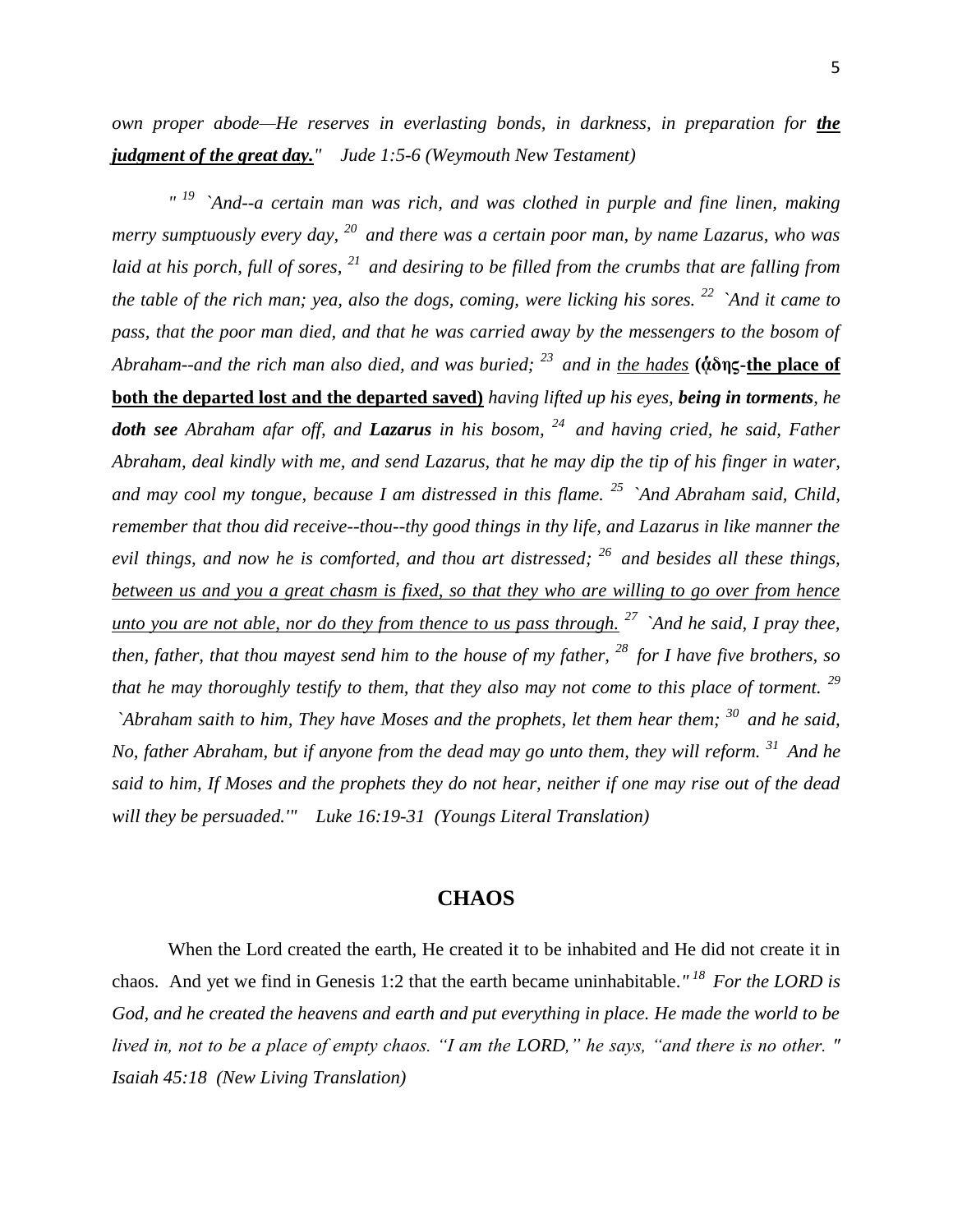*" <sup>2</sup>And the earth was waste and empty, and darkness was on the face of the deep, and the Spirit of God was hovering over the face of the waters." Genesis 1:2 (Darby's Translation)* 

What happened? The earth became chaos and it became uninhabitable as a consequence of the revolt of Lucifer and one third of the angels.

May we remind you that there is only one God but He manifests Himself to mankind in three unique ways! God the Father represents the **intellect** of God. God the Son represents the **material** part of God. God the Holy Spirit represents the **spiritual** part of God. When the Lord created the world, He created it as three different parts of His kingdom. One part of His kingdom is intellectual, one part of His kingdom is material and the third part of His kingdom is spiritual. We believe that is why there were three groups of angels created. They were given three unique abilities so they might minister to the three parts of the Lord's kingdom they were given authority over.

Over the third of the angels who had authority over the **intellectual** part of His kingdom, the Lord placed the archangel Gabriel. When we read, for instance, that Daniel requested information, we see that the Lord sent Gabriel with the answer. When Mary was told that she had been chosen to give birth to the material body of the Son Of God, it was Gabriel who delivered the message. Over the third of the angels who had authority over the **spiritual** part of His kingdom, the Lord placed the archangel Michael and over the third part of the angels who had authority over the **material** part of His kingdom, the Lord placed the archangel Lucifer. But when Lucifer and one third of the angels were cast out of Heaven because of their rebellion, they took out their wrath upon the material part of God's kingdom like a spoiled, angry child kicking over the furniture. Lucifer became a temporary usurper of the material part of God's creation. That is why Jesus Christ referred to Satan (Lucifer) as the "prince of this world". *" <sup>27</sup>Peace I leave with you, my peace I give unto you: not as the world giveth, do I give unto you. Let not your heart be troubled, nor let it be afraid. <sup>28</sup>You have heard that I said to you: I go away, and I come unto you. If you loved me, you would indeed be glad, because I go to the Father: for the Father is greater than I. <sup>29</sup>And now I have told you before it comes to pass: that when it shall come to pass, you may believe. <sup>30</sup>I will not now speak many things with you. For the prince of this world cometh, and in me he hath not anything." John 14:27-30 (Douay-Rheims Version, New Catholic Edition).* Jesus meant that the prince of this world had not been able to persuade Him to sin.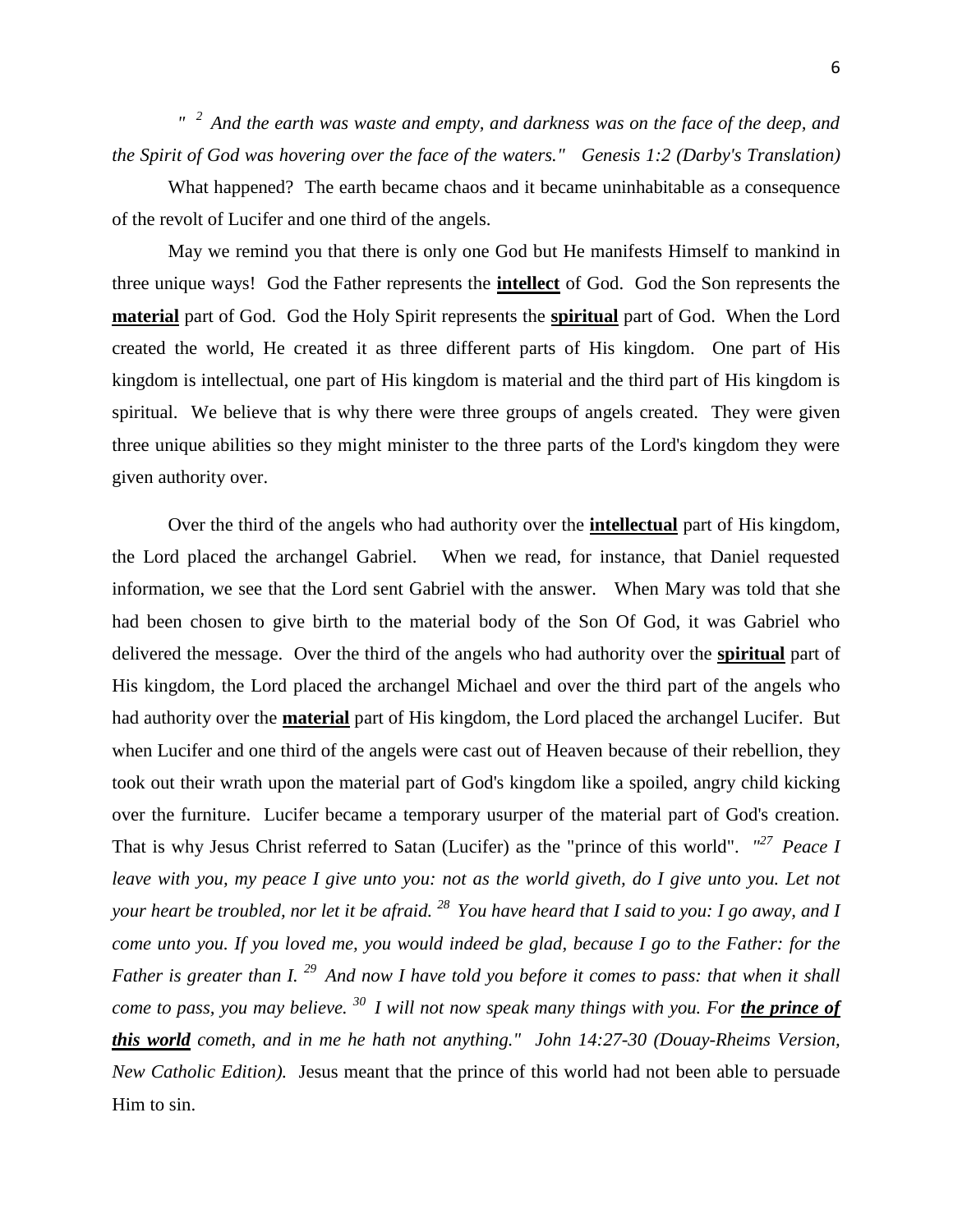The rebellion took place sometime between the events of Genesis 1:1 and Genesis 1:2. There could have been a thousand years, a million years or even a billion years or more between Genesis 1:1 and Genesis 1:2. We do not know. What we do know, however, is that there was a rebellion. We know that mankind was not created prior to the rebellion because of the Lords foreknowledge. The Lord knows everything that has happened in the past, everything that is happening now and everything that will happen in the future.

We know that both plant life and animal life existed prior to the rebellion and some of that plant life and animal life **were not** created again after Genesis 1:2. Because of the rebellion, all life was destroyed and the present earth was covered with water. There was no sunlight. Water, with no source of heat, eventually turned to ice. We are told that because of atmospheric pressure, one foot of water exerts roughly about two pounds of pressure so we can only imagine how much pressure was exerted upon the surface of the earth with its dead vegetation and animal life over the intervening years between Genesis 1:1 and Genesis 1:2. We believe that is what formed the oil, the coal, the diamonds, etc. It does not surprise us when fossils of plants and animals are found that no longer exist.

### **WHERE WILL SATAN BE BOUND?**

<sup>9</sup> Hell (שְׁאוֹל) pronounced sheh-ole' in English and referring to a compartments that contains the world of the departed dead, both saved and lost) *from beneath is moved for thee to meet thee at thy coming: it stirreth up the dead for thee, even all the chief ones of the earth; it hath raised up from their thrones all the kings of the nations. <sup>10</sup>All they shall speak and say unto thee, Art thou also become weak as we? art thou become like unto us? <sup>11</sup>Thy pomp is brought down to the grave, and the noise of thy viols: the worm is spread under thee, and the worms cover thee. <sup>12</sup>How art thou fallen from heaven, O Lucifer son of the morning! how art thou cut down to the ground which didst weaken the nations! <sup>13</sup>For thou hast said in thine heart, I will ascend into heaven, I will exalt my throne above the stars of God: I will sit also upon the mount of the congregation, in the sides of the north: <sup>14</sup>I will ascend above the heights of the clouds; I will be like the most High <sup>15</sup>Yet thou shalt be brought down to hell* ( - pronounced sheh-ole' in English and meaning the world of the departed dead, both saved and lost), *to the sides of the*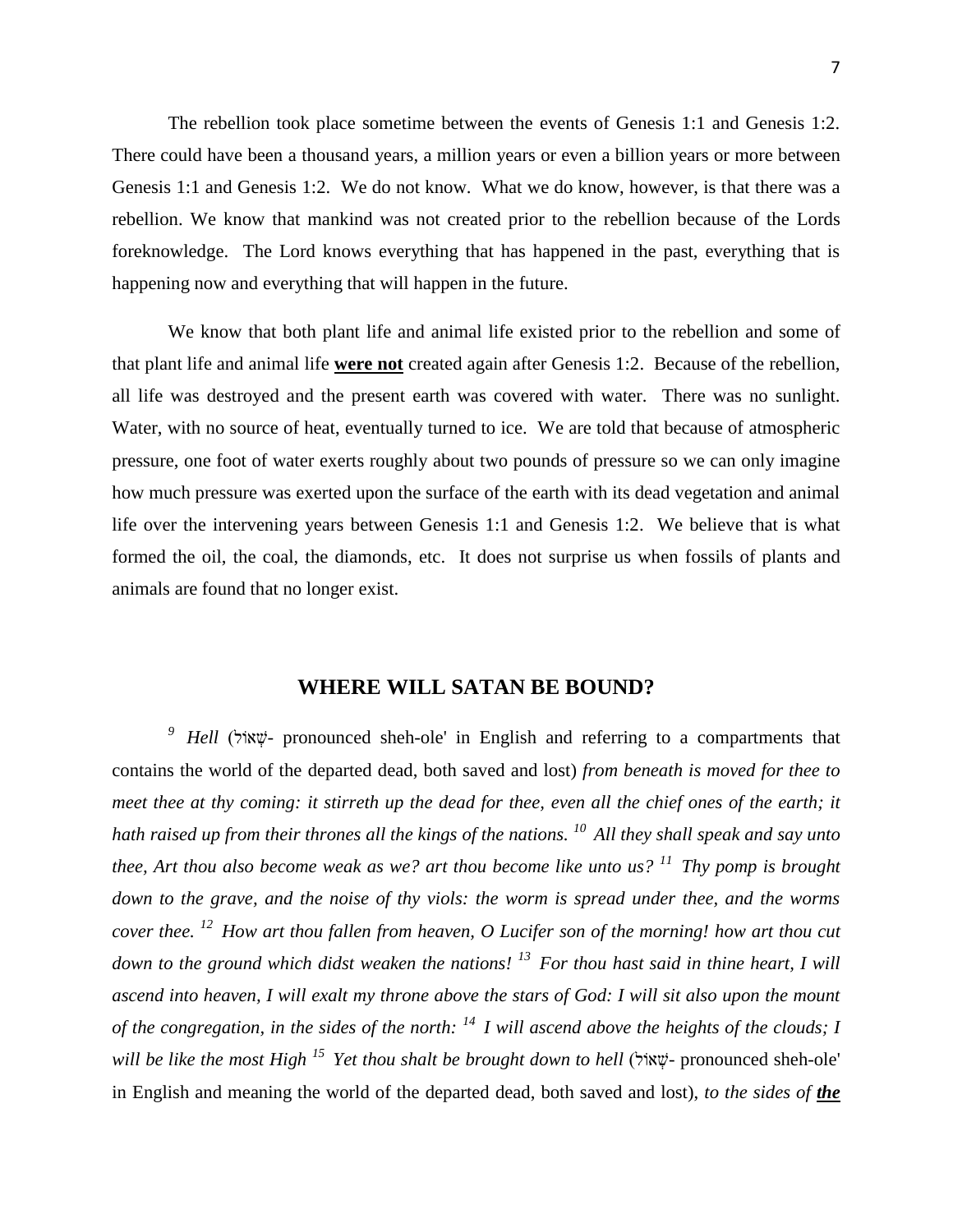*pit.* Isaiah 14:9-15 (King James Version). Please note that the smaller compartment of אוֹשׁאוֹל

The sixty-six books that compose the library of books we call the Bible were recorded over a period of approximately 1,500 years by about 40 different writers. The Living God told them what to write but He allowed them to use their own words and their own way of expressing themselves as they recorded the words. Except for a few passages in the book of Daniel, the books of the Old Testament were written in the Hebrew language and the books of the New Testament were written in the Greek language. God communicated with the writers of the **original** manuscripts and revealed to them tenets He wanted written. Even though the Lord allowed each recorder to use their own way of expressing themselves, He made sure they did not record error or contradictions. Therefore, the **original** sixty-six books were perfect, complete and without error. The original manuscripts did not just contain the words of God. They **were** the inspired words of God.

that Lucifer will be cast into was referred to as "**the pit**".

<sup>121</sup> For the prophecy came not in old time by the will of man: but holy men of God spake *as they were moved by the Holy Ghost." 2 Peter 1:21 (King James Version)* 

*" <sup>16</sup>All scripture is inspired by God and is useful for teaching, for refutation, for correction, and for training in righteousness, <sup>17</sup>so that one who belongs to God may be competent, equipped for every good work." 2 Timothy 3:16-17 (New American Bible-United States Conference of Catholic Bishops)* 

*" <sup>4</sup>For whatever things were written before were written for our learning, that we through the patience and comfort of the Scriptures might have hope." Romans 15:4 (New King James Version)* 

The sixty-six **original** manuscripts were recorded without any divisions so if your "Bible" has divisions such as chapters or verses, it is the first indication that your "Bible" is not an original manuscript, hand written by the original, inspired writers. Please do not be like the person who stated assertively, "If the Bible I use was good enough for the apostle Paul, it's good enough for me". The apostle Paul never had the complete Bible. For instance, the book of Revelation was not recorded until after the apostle Paul was killed.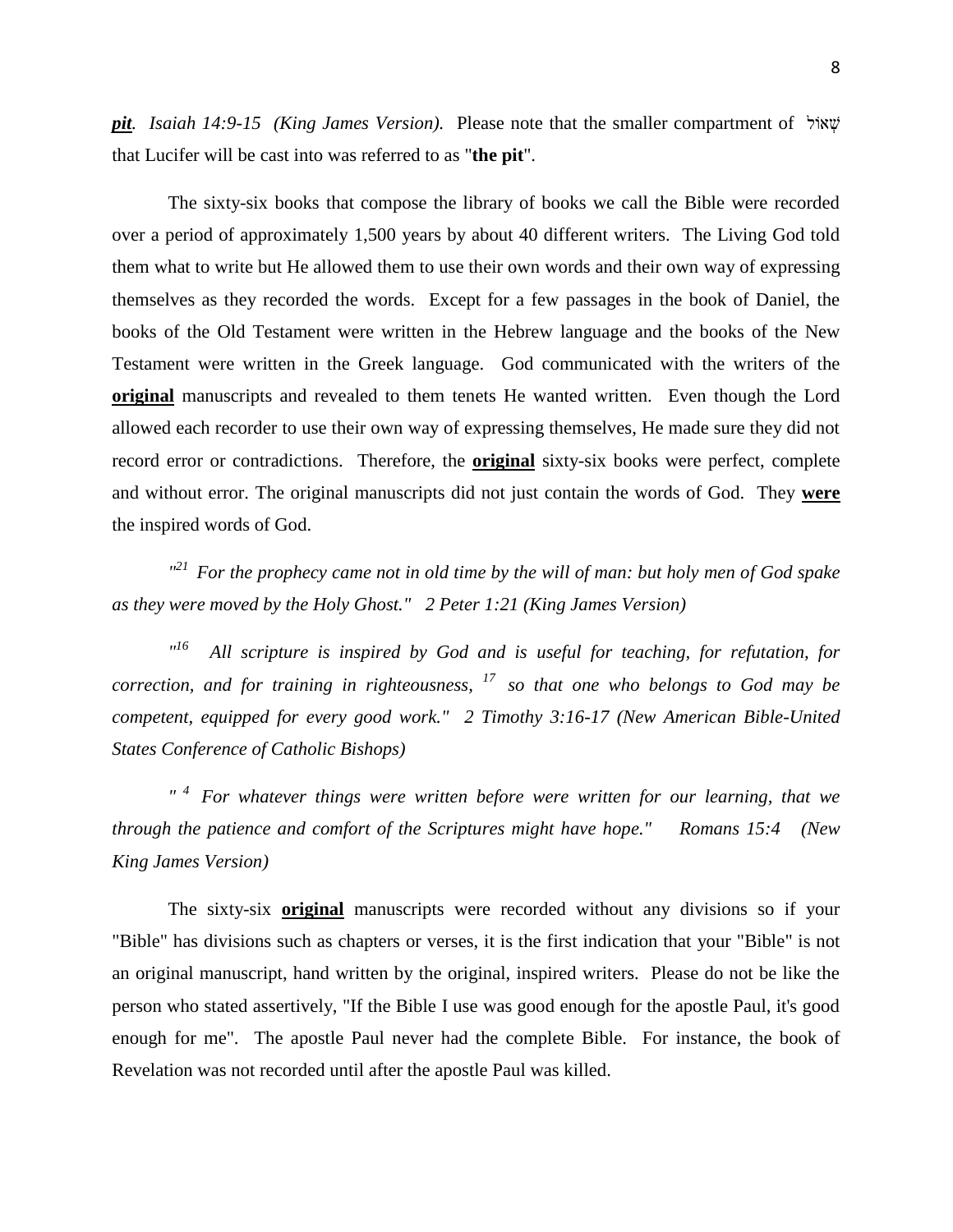The **copies** of the sixty-six **original** manuscripts were divided into chapters and verses at a later date. While dividing the Bible into chapters and verses sometimes furnishes a convenience in study, some of us have a tendency to think that the information always concludes at the end of a chapter. As a result, we do not consider that the verses in the new chapter, in many cases, are contiguous and congruent to the preceding chapter and/or the following chapter.

Often we base our understanding of God's word upon a key scripture that was clouded or corrupted when it was translated into our native language. Sometimes we erroneously base our understanding on comments that a writer has added next to a scripture in our Bible even though the writer **may not** have examined all the scriptures that deal with that particular subject. **The autographed manuscripts by the original writers were the perfect words of God.** God inspired the men who penned them. God did not inspire either the translators or those who write commentaries. The translators and the commentators may have worked under a strong desire to achieve something high or great for the Lord, but they did not do their work under the inspiration that the writers of the original manuscripts worked under. That is why it is so important that we read **all** the scriptures dealing with a particular subject before we come to a conclusion about what God is sharing with us. When we do, we will find that most of the scriptures dealing with a particular subject override any error that may have crept in.

The **original, autographed manuscripts** that made up the Bible were a divine blueprint. They explained how God will one day live and fellowship with perfect people who will inherit a new, perfect earth. *" <sup>1</sup>Then I saw a new Heaven and a new earth. The former Heaven and the former earth had passed away, and the sea was no more." Revelation 21:1 (New American Bible-United States Conference of Catholic Bishops)* 

In order for us to correctly understand the Lord's plan for man, we must recognize that there has never been a errorless translation of the original sixty-six manuscripts that the Lord inspired. For instance, there are very few English translations that correctly translated the Hebrew word "שְׁאוֹל" (pronounced "sheh-ole" in English) in many of the places in the scriptures. Also, there are very few English translations that correctly translated the Greek word " $\alpha \delta \eta \zeta$ " (pronounced hah'-dace in English) in many of the places in the scriptures.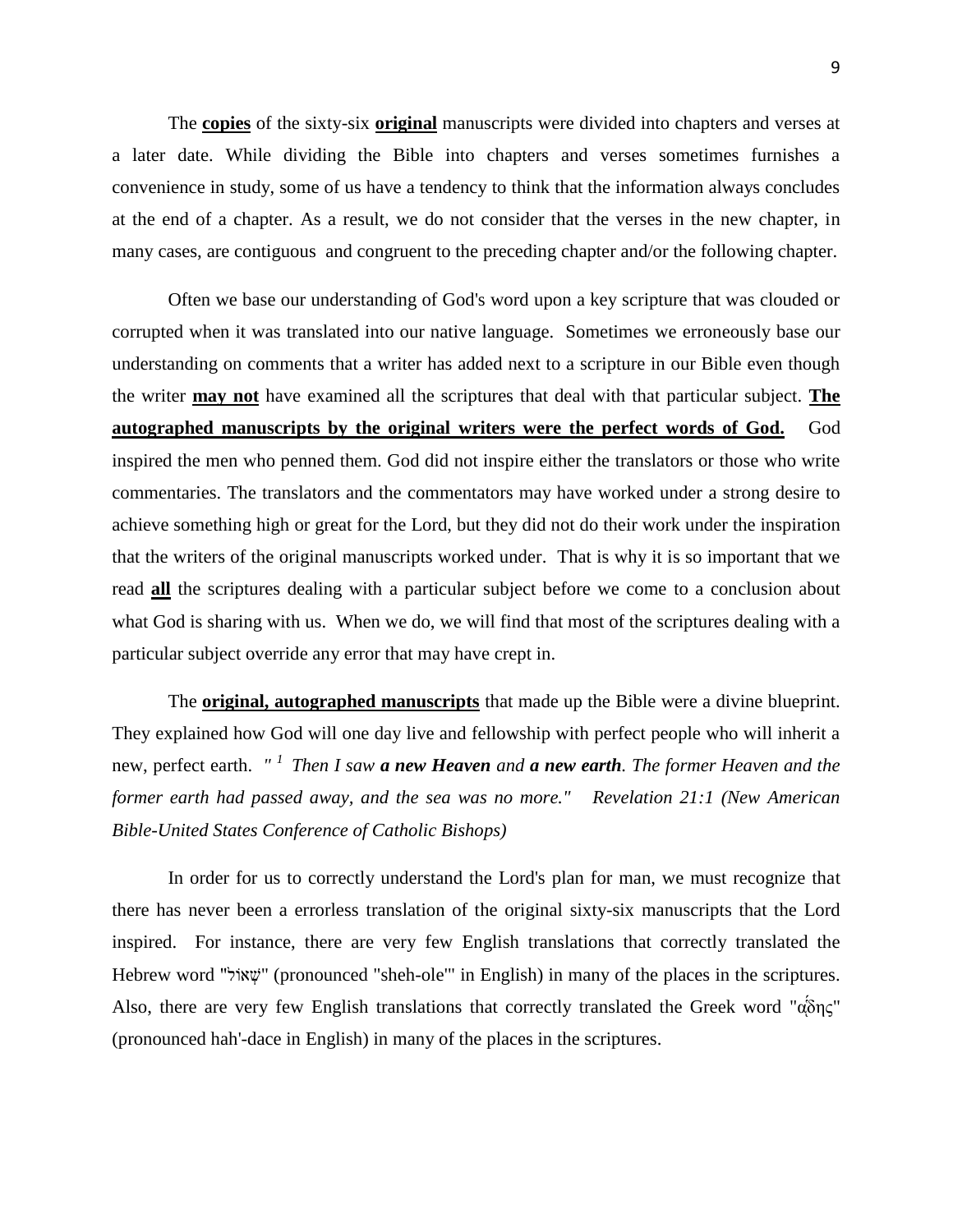Both the Hebrew word "*" (pronounced "sheh-ole")* and the Greek word "αδης" (pronounced hah'-dace in English) refer to the same compartment that contains two compartments within it. Both the Hebrew word " (pronounced "sheh-ole'") and the Greek word "αδης" (pronounced hah'-dace in English) refer to the compartment that (1) hosts those who are destined for eternal blessings or (2) confines those who are reserved for eternal punishment. The Greek word ταρταρόω (pronounced [tar-tar-o'-o\)](http://www.crossbooks.com/book.asp?pub=0&book=58&wave=G5020) is the name of one of those two compartments in "" οπ "αΐδης". The Greek word παράδεισος (pronounced par-ad'-i-sos) is the name of the other compartment in "νικών" or "αδης". But when the Hebrew and the Greek books were translated, some mistakes were made. The King James translation, for example, states in 2nd Peter 2:4-9 (printed below) that the fallen angels and those who died without Christ as their Savior are already in Hell, the place of eternal punishment. But we know that they will not be cast into γέεννα (pronounced gheh'-en-nah in English), the Lake of Fire, until after the White Throne Judgment. The King James translation states however, *" <sup>4</sup>For if God spared not the angels that sinned, but cast them down to hell, and delivered them into chains of darkness, to be reserved unto judgment; <sup>5</sup>And spared not the old world, but saved Noah the eighth person, a preacher of righteousness, bringing in the flood upon the world of the ungodly; <sup>6</sup>And turning the cities of Sodom and Gomorrha into ashes condemned them with an overthrow, making them an ensample unto those that after should live ungodly; <sup>7</sup>And delivered just Lot, vexed with the filthy conversation of the wicked: <sup>8</sup>(For that righteous man dwelling among them, in seeing and hearing, vexed his righteous soul from day to day with their unlawful deeds;) <sup>9</sup>The Lord knoweth how to deliver the godly out of temptations, and to reserve the unjust unto the day of judgment to be punished: <sup>10</sup>But chiefly them that walk after the flesh in the lust of uncleanness, and despise government. Presumptuous are they, selfwilled, they are not afraid to speak evil of dignities." 2 Peter 2:4-10 (King James Version)* 

The texts that correctly translated the original languages tell us that the Greek word "ταρταρόω" (pronounced [tar-tar-o'-o](http://www.crossbooks.com/book.asp?pub=0&book=58&wave=G5020) in English) in 2nd Peter 2:4-9 referred to the world of the departed dead, both saved and lost, not to the place we commonly call "Hell", the place of eternal punishment. How do we know? The Lord is not going to cast the fallen angels and the lost into Hell, the place of eternal torments until books are opened and their actions will be judged. That will happen at the White Throne Judgment, after the Millennial reign of Christ on the reconstructed earth.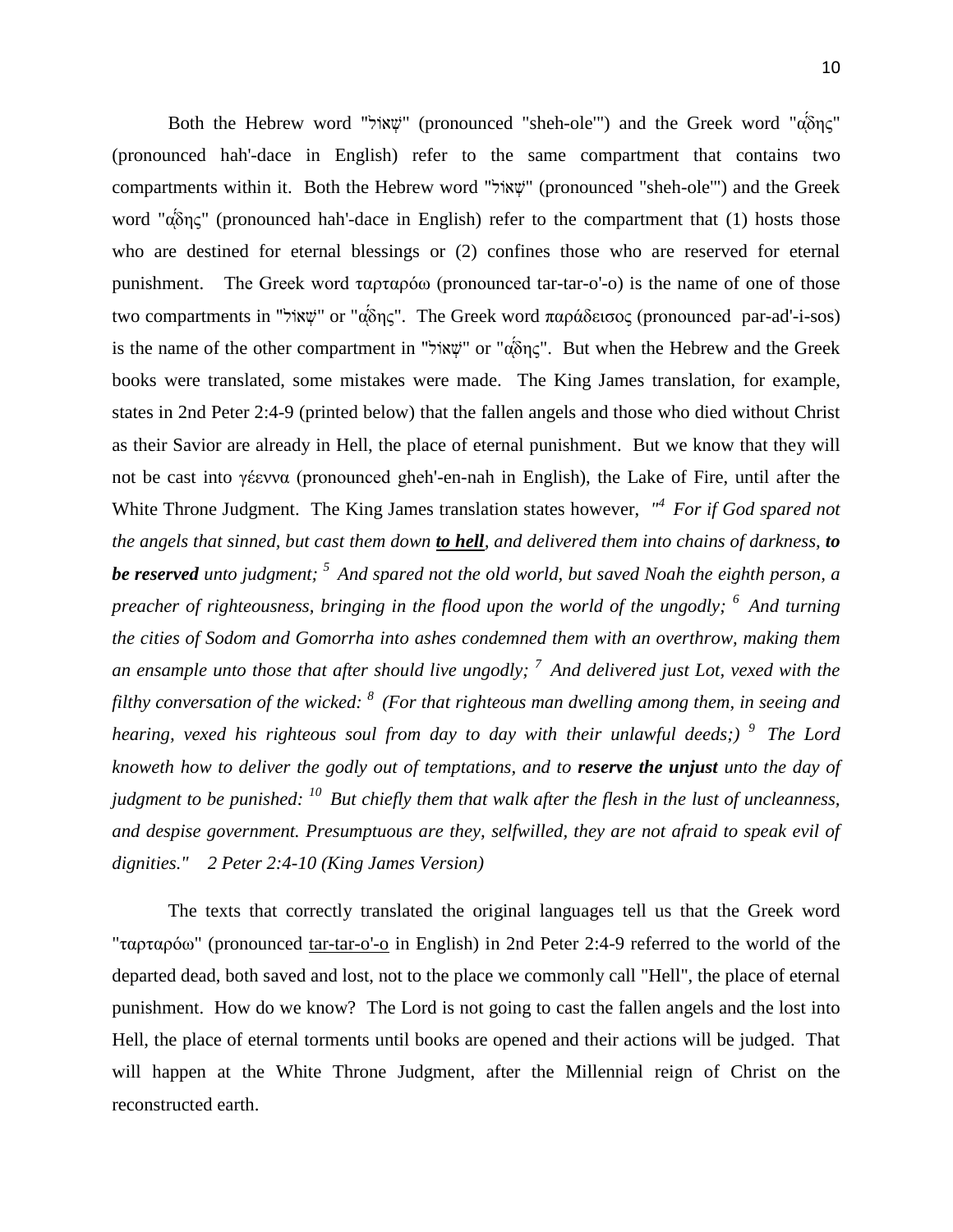*" <sup>11</sup>And I saw a great white throne, and him that sat on it, from whose face the earth and the heaven fled away; and there was found no place for them. <sup>12</sup>And I saw the dead, small and great, stand before God; and the books were opened: and another book was opened, which is the book of life: and the dead were judged out of those things which were written in the books, according to their works. <sup>13</sup>And the sea gave up the dead which were in it; and death, (ho thánatos-* **the material body after it dies),** *and hell (**-***the compartment that (1) hosts the spiritual bodies of those who are destined for eternal blessings or (2) confines the spiritual bodies of those who are destined for eternal punishment)***, delivered up the dead which were in them: and they were judged every man according to their works. <sup>14</sup>And death (ho thánatos) and hell* ( $\alpha$  $\delta$ **ης**) were cast into the lake of fire. This is the second death. <sup>15</sup> And whosoever was *not found written in the book of life was cast into the lake of fire." Revelation 20:11-15 (King James Version)* Let us be quick to recognize that by this time, the only compartment in " (Hebrew) or " $\alpha$ 'δης" (Greek) that still has inhabitants in it is ταρταρόω (pronounced [tar-tar-o'-o](http://www.crossbooks.com/book.asp?pub=0&book=58&wave=G5020) in English). The other compartment,  $\pi \alpha \rho \dot{\alpha} \delta \epsilon \rho \sigma \dot{\alpha}$  (pronounced par-ad'-i-sos) will be emptied at the Catching Up at least 1,007 years before the White Throne judgment). *" <sup>43</sup>Then Jesus said to him, "I promise you, today you will be with me in paradise (*par-ad'-i-sos)*." Luke 23:43 (Easy-To-Read Version)*

Again, the other compartment in שְׁאוֹל (pronounced "sheh-ole" in English) or  $\dot{\varphi}$ וֹק (pronounced hah'-dace in English) that is not emptied at the Catching Up of the saved is "ταρταρόω" (pronounced [tar-tar-o'-o](http://www.crossbooks.com/book.asp?pub=0&book=58&wave=G5020) in English). ταρταρόω is the compartment that confines those who are reserved for eternal punishment.

Where will Satan be bound? Satan will be bound in the pit that enlarges itself to make more room so that it can contain the fallen angels and so that it can also contain those who die without asking the Messiah to pay their sin debt. *" <sup>13</sup>Therefore my people have gone into captivity, because they have no knowledge; Their honorable men are famished, And their multitude dried up with thirst. <sup>14</sup>Therefore Sheol has enlarged itself And opened its mouth beyond measure; Their glory and their multitude and their pomp, And he who is jubilant, shall descend into it." Isaiah 5:13-14 (New King James Version)*

### **WHEN WILL SATAN BE BOUND?**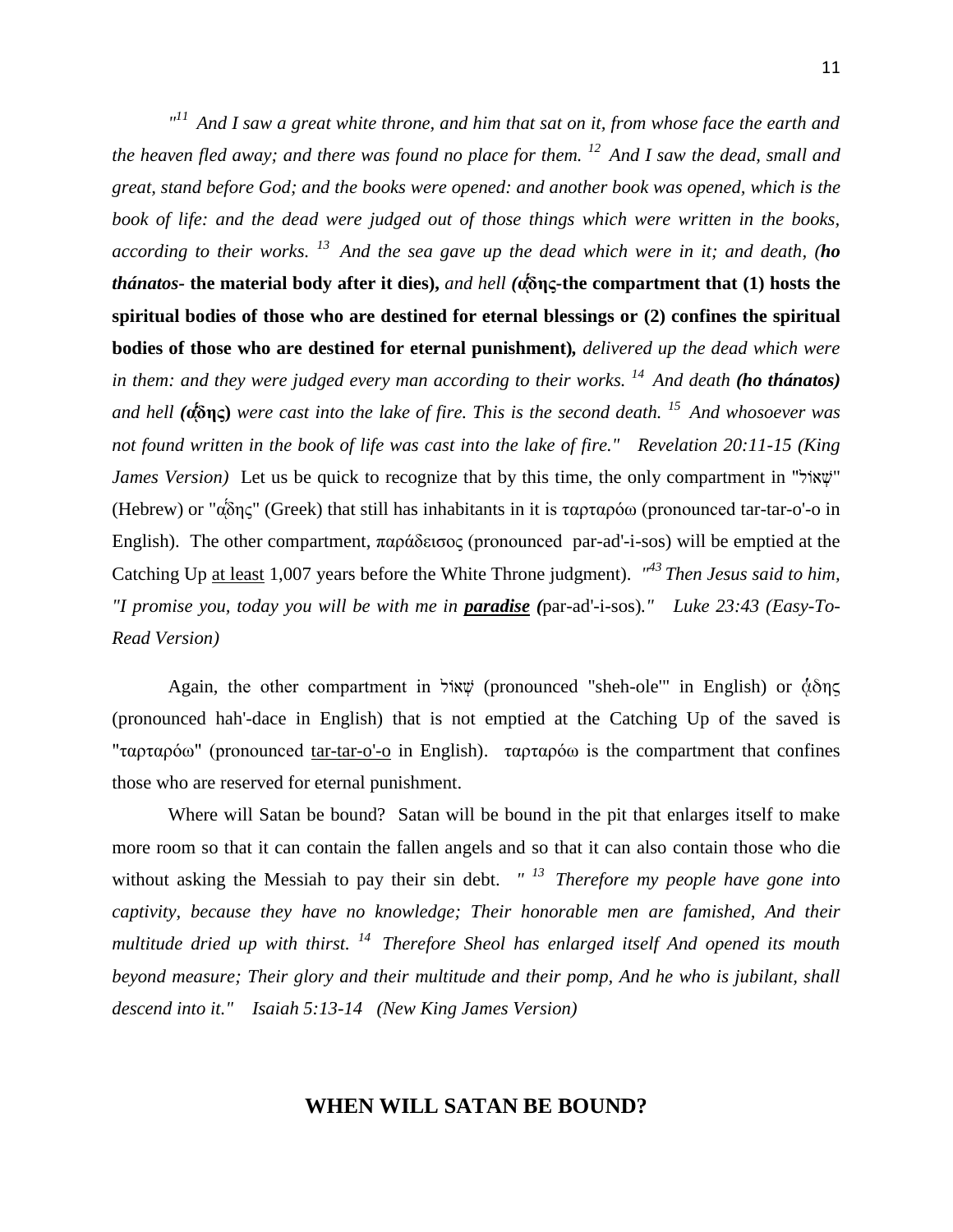Lucifer (Satan) will be confined in the pit that enlarges itself very soon after Christ returns to earth to set up His Millennial kingdom. *" <sup>11</sup>I saw heaven standing open. There was a*  white horse, and its rider is named Faithful and True. With integrity he judges and wages war. <sup>12</sup> *His eyes are flames of fire. On his head are many crowns. He has a name written on him, but only he knows what it is. <sup>13</sup>He wears clothes dipped in blood, and his name is the Word of God. <sup>14</sup>The armies of heaven, wearing pure, white linen, follow him on white horses. <sup>15</sup>A sharp sword comes out of his mouth to defeat the nations. He will rule them with an iron scepter and tread the winepress of the fierce anger of God Almighty. <sup>16</sup>On his clothes and his thigh he has a name written: King of kings and Lord of lords. <sup>17</sup>I saw an angel standing in the sun. He cried out in a loud voice to all the birds flying overhead, "Come! Gather for the great banquet of God. <sup>18</sup>Eat the flesh of kings, generals, warriors, horses and their riders, and all free people and slaves, both important or insignificant people." <sup>19</sup>I saw the beast, the kings of the earth, and their armies gathered to wage war against the rider on the horse and his army. <sup>20</sup>The beast and the false prophet who had done miracles for the beast were captured. By these miracles the false prophet had deceived those who had the brand of the beast and worshiped its statue. Both of them were thrown alive into the fiery lake of burning sulfur. <sup>21</sup>The rider on the horse killed the rest with the sword that came out of his mouth. All the birds gorged themselves on the flesh of those who had been killed. <sup>1</sup>I saw an angel coming down from heaven, holding the key to the bottomless pit and a large chain in his hand. <sup>2</sup>He overpowered the serpent, that ancient snake, named Devil and Satan. The angel chained up the serpent for 1,000 years. <sup>3</sup>He threw it into the bottomless pit. The angel shut and sealed the pit over the serpent to keep it from deceiving the nations anymore until the 1,000 years were over. After that it must be set free for a little while." Revelation 19:11 through Revelation 20: 3 (God's Word)*

Satan will not be present on the reconstructed earth until near the end of the 1,000 year reign of Christ. When Satan is released, he will lead in a rebellion against Jesus Christ who will be ruling from Jerusalem. That rebellion will cause the second battle in the valley of Megiddo or the second battle of Armageddon. After the second battle of Armageddon, (1) the reconstructed earth, (2) the first heaven (the atmosphere-the area where the birds fly), (3) the second heaven (the sun, the moon and the other stars and planets) and (4) the Third Heaven (the Throne Room of the Three Mighty Ones, the Father, the Son and the Holy Spirit) will burn up with fervent heat, all things will be dissolved and we will find ourselves at the White Throne Judgment.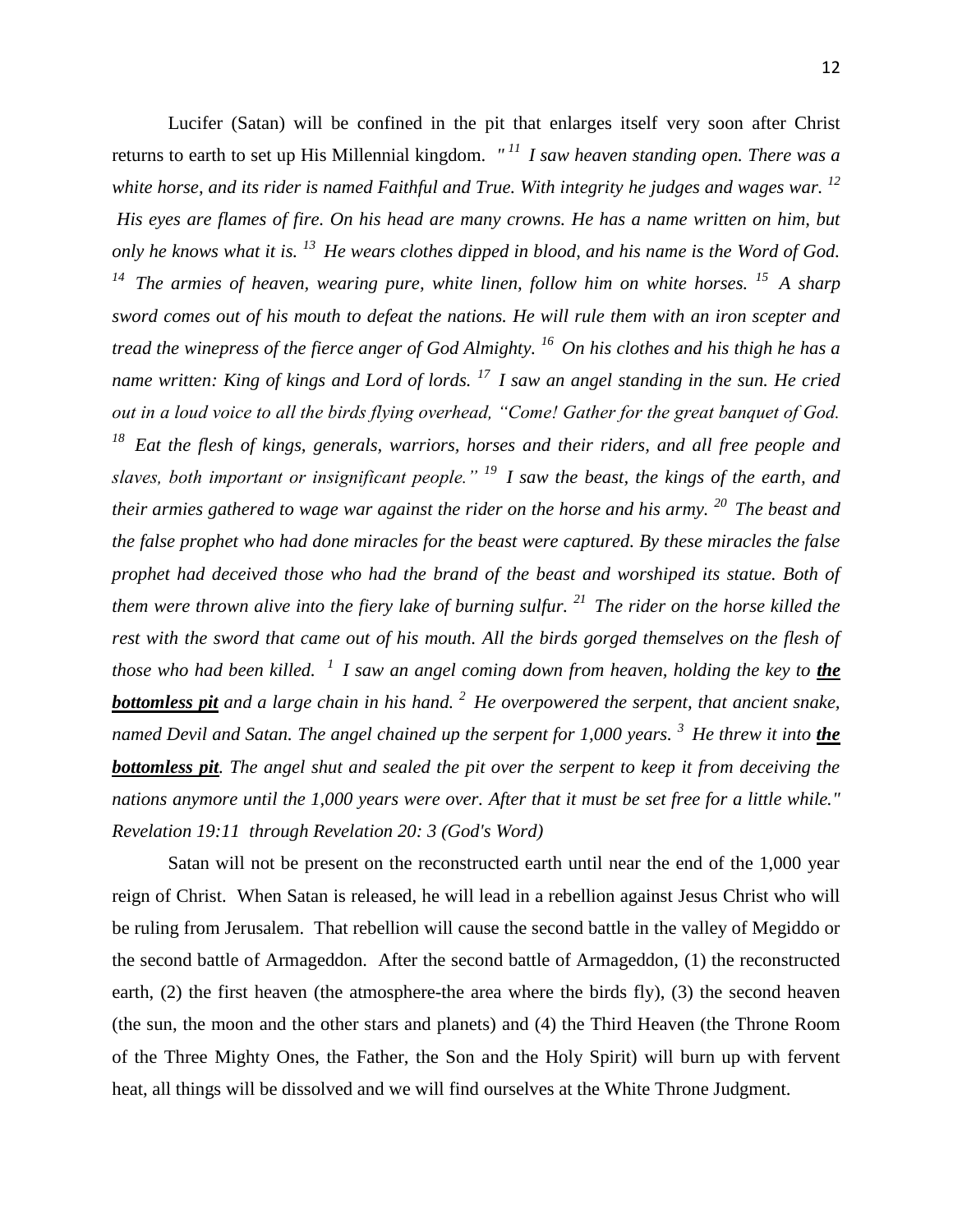Although Lucifer (Satan) stands condemned since his rebellion near the beginning of the world system, the momentum of his rebellion will only be stopped, temporally, after the end of the first battle of Armageddon. Lucifer (Satan) will be confined in the Bottomless Pit (ταρταρόω-pronounced [tar-tar-o'-o](http://www.crossbooks.com/book.asp?pub=0&book=58&wave=G5020) in English) at the end of the seven years of the Great Tribulation. But the spirit of the rebellion will continue in the hearts of millions of those children who will be born to earthly parents who will be saved during the Great Tribulation. We who are saved, of course, will have received our heavenly, glorified bodies at the Catching Up. Those parents who will be saved during the Great Tribulation and who manage to remain alive until Christ comes to this earth, will be allowed to continue to live on the renovated earth in their material bodies. Jesus Christ explained that those who are saved during the Great Tribulation will not be saved by their good works but, rather, they will exhibit their salvation by their good works. He explained that only those who will be born again would be willing to do the good works for others that they will be willing to do. During the time of the Great Tribulation, it will be very, very dangerous to exhibit your salvation. *" <sup>31</sup>Now, when the Son of Man comes in His glory, and all the angels with Him, then He shall sit upon His throne of glory. And there shall be gathered before Him all the Gentile nations. And He shall separate them from one another even as the shepherd separates the sheep from the young goats. And He shall stand the sheep on His right hand and the young goats on His left. Then shall the King say to those on His right hand, Come, my Father's blessed ones. Inherit the kingdom which has been prepared for you from the foundation of the universe; for I was hungry and you gave me to eat, I was thirsty, and you gave me to drink, I was a stranger and you received me hospitably, naked and you clothed me, I was sick and you looked after me, in prison I was and you came to me. <sup>37</sup>Then the righteous ones shall answer Him, saying, Lord, when did we see you hungering and feed you, or thirsting and give you drink? And when did we see you a stranger and hospitably received you, or naked, and clothed you? And when did we see you sick or in prison and we came to you? And answering, the King shall say to them, Assuredly, I am saying to you, in so far as you did this to one of these my brethren, to the least, to. me you did it. Then shall He say to those on His left hand, Be proceeding from me, you who have been doomed, into the fire, the everlasting fire which has been prepared and is in readiness for the devil and his angels; for I was hungry and you did not give me food, I was thirsty and you did not give me drink, a stranger I was, and you did not receive me hospitably, naked and you did not clothe me, sick and in prison and you did not look*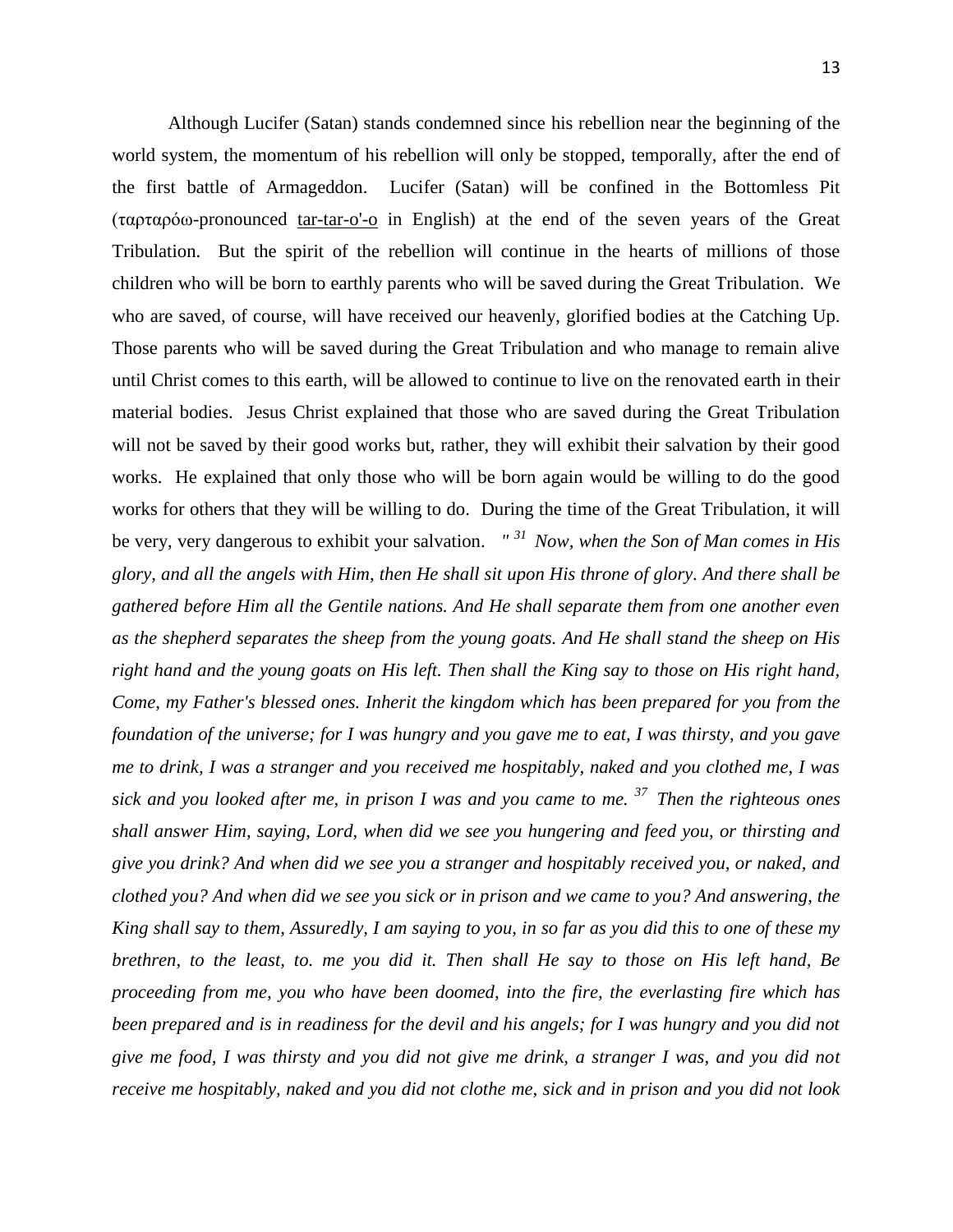*after me. Then they themselves shall also answer Him, saying, Lord, when did we see you hungering or thirsting, or a stranger or naked or sick or in prison and did not relieve your necessities? Then He shall answer them, saying, Assuredly, I am saying to you, in so far as you did not do it to one of these least ones, neither did you do it to me. And these shall go off into everlasting punishment, but the righteous ones into life eternal." Matthew 25:31-46 (Wuest New Testament: An Expanded Translation).* Again, those saved during the Great Tribulation who manage to remain alive until Jesus Christ returns will be allowed to continue to live on the renovated earth in their material bodies. They will marry and have children but every child will have to repent of their sins and ask that Jesus Christ to pay their sin debt by His sacrifice on Calvary's cross. **Many will not**.

#### **WHY WILL SATAN BE BOUND?**

Those who are born during the 1,000 years that Christ is ruling from Jerusalem will not be able to blame Satan or the demons for the decisions they make. Satan and the demons will be confined in the Bottomless Pit (ταρταρόω-pronounced [tar-tar-o'-o](http://www.crossbooks.com/book.asp?pub=0&book=58&wave=G5020) in English). This is one reason Satan will be bound. At the White Throne Judgment, no one will be able to say "the Devil made me do it".

Why will Satan be bound? A second reason would be if Satan would continue to remain on this earth, he would continue to be a stumbling block to every saved person who will be in their material bodies during the Millennial reign of Christ. Peter showed us how Satan can be a stumbling block to a saved person. "<sup>21</sup> *From that time began Jesus to show unto his disciples, that he must go unto Jerusalem, and suffer many things of the elders and chief priests and scribes, and be killed, and the third day be raised up. <sup>22</sup>And Peter took him, and began to rebuke him, saying, Be it far from thee, Lord: this shall never be unto thee. <sup>23</sup>But he turned, and said unto Peter, Get thee behind me, Satan: thou art a stumbling-block unto me: for thou mindest not the things of God, but the things of men." Matthew 16:21-23 (New American Standard Bible)*

Please remember that our material bodies have an old sin nature. They never wanted to do the will of God in the past, they do not want to do the will of God now and they will never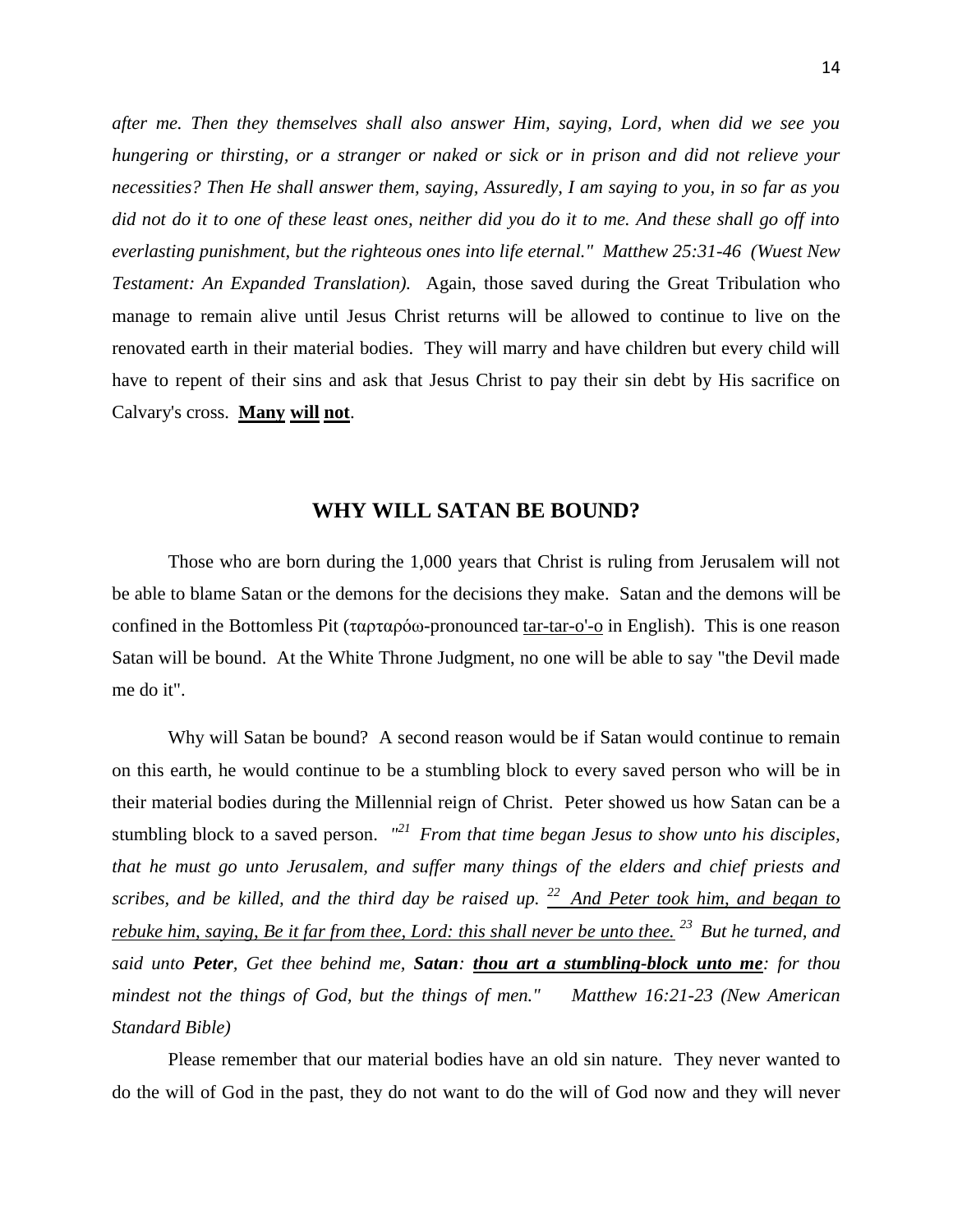want to do the will of God in the future as long as they are in this condition. The apostle Paul shared this about his struggle with his material body. *" <sup>14</sup>For we know that the Law is a spiritual thing; but I am unspiritual—the slave, bought and sold, of sin. <sup>15</sup>For what I do, I do not recognize as my own action. What I desire to do is not what I do, but what I am averse to is what I do. <sup>16</sup>But if I do that which I do not desire to do, I admit the excellence of the Law, <sup>17</sup>and now it is no longer I that do these things, but the sin which has its home within me does them. <sup>18</sup>*

*For I know that in me, that is, in my lower self, nothing good has its home; for while the will to do right is present with me, the power to carry it out is not. <sup>19</sup>For what I do is not the good thing that I desire to do; but the evil thing that I desire not to do, is what I constantly do. <sup>20</sup>But if I do that which I desire not to do, it can no longer be said that it is I who do it, but the sin which has its home within me does it. <sup>21</sup>I find therefore the law of my nature to be that when I desire to do what is right, evil is lying in ambush for me. <sup>22</sup>For in my inmost self all my sympathy is with the Law of God; <sup>23</sup>but I discover within me a different Law at war with the Law of my understanding, and leading me captive to the Law which is everywhere at work in my body—the Law of sin. <sup>24</sup>(Unhappy man that I am! who will rescue me from this death-burdened body? <sup>25</sup> Thanks be to God through Jesus Christ our Lord!) To sum up then, with my understanding, I my true self—am in servitude to the Law of God, but with my lower nature I am in servitude to the Law of sin." Romans 7:14-25 (Weymouth New Testament)*

Why will Satan be bound? A third reason would be if Satan would continue be present on this earth, he would continue to offer the rewards of the world to every saved person who is still in their material body during the Millennial reign of Christ. *" <sup>1</sup>Then Jesus was led out into the wilderness by the Holy Spirit, to be tempted there by Satan. <sup>2</sup>For forty days and forty nights he ate nothing and became very hungry. <sup>3</sup>Then Satan tempted him to get food by changing stones into loaves of bread. "It will prove you are the Son of God," he said. <sup>4</sup>But Jesus told him, "No! For the Scriptures tell us that bread won't feed men's souls: obedience to every word of God is what we need." <sup>5</sup>Then Satan took him to Jerusalem to the roof of the Temple. <sup>6</sup>"Jump off," he said, "and prove you are the Son of God; for the Scriptures declare, 'God will send his angels to keep you from harm,'... they will prevent you from smashing on the rocks below." <sup>7</sup> Jesus retorted, "It also says not to put the Lord your God to a foolish test!" <sup>8</sup>Next Satan took him to the peak of a very high mountain and showed him the nations of the world and all their glory. <sup>9</sup>"I'll give it all to you," he said, "if you will only kneel and worship me." <sup>10</sup> "Get out of*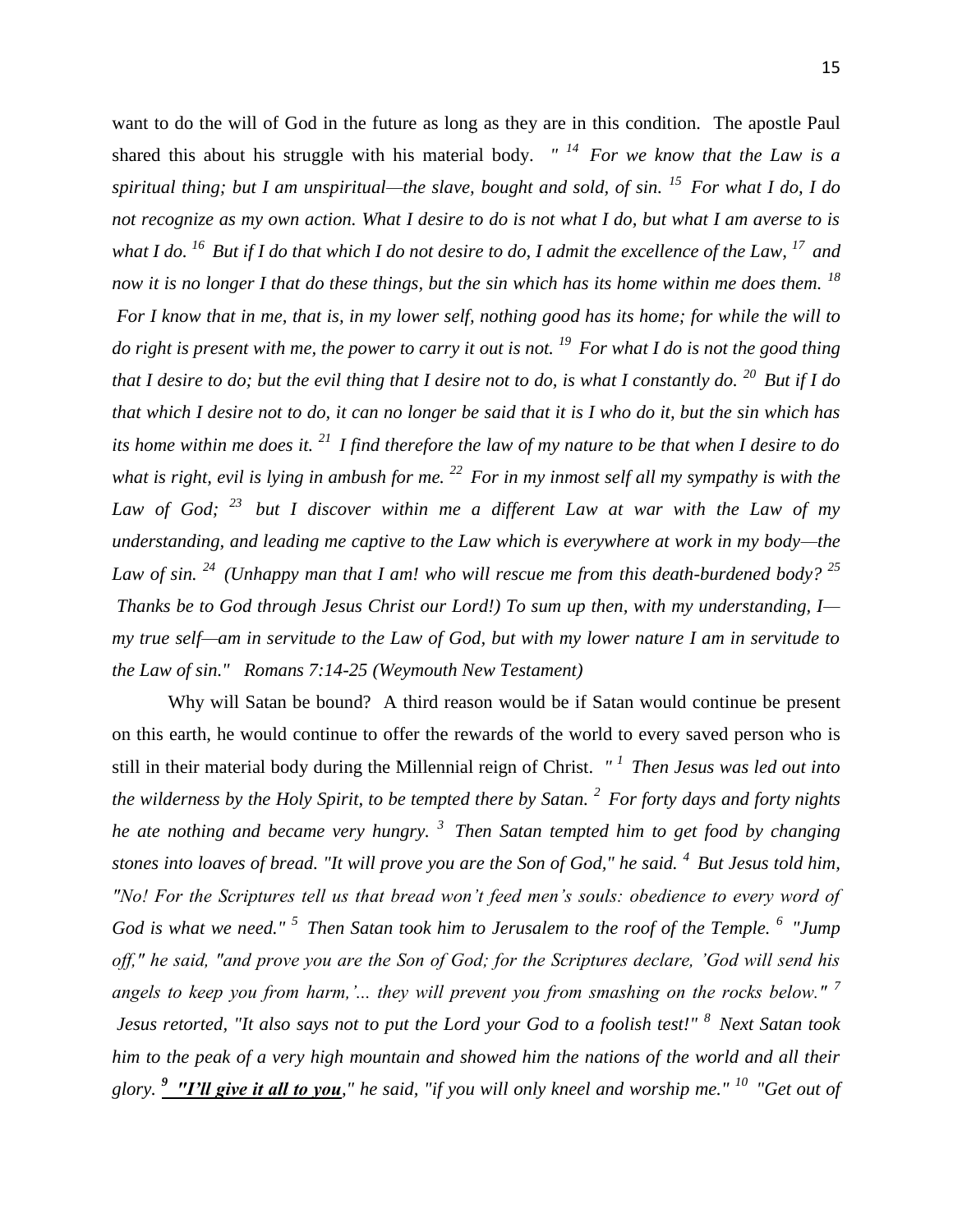*here, Satan," Jesus told him. "The Scriptures say, 'Worship only the Lord God. Obey only him.' " Matthew 4:1-10 (The Living Bible)*

Why will Satan be bound? A fourth reason would be if Satan would remain on this earth, he would continue to snatch the divine word that was sown. Again, please remember that our material bodies have never wanted to do the will of God in the past, they do not want to do the will of God now and they will never want to do the will of God in the future as long as they are in this condition. There will be a lot of people born during the 1,000 years of the Millennial reign of Christ who will already doubt the Lord's plan of salvation. If Satan were there, he would encourage those doubts and discourage their faith. *" <sup>1</sup>The next time Jesus taught beside Lake Galilee, a big crowd gathered. It was so large that he had to sit in a boat out on the lake, while the people stood on the shore. <sup>2</sup>He used stories to teach them many things, and this is part of what he taught: <sup>3</sup>Now listen! A farmer went out to scatter seed in a field. <sup>4</sup>While the farmer was scattering the seed, some of it fell along the road and was eaten by birds. <sup>5</sup>Other seeds fell on thin, rocky ground and quickly started growing because the soil wasn't very deep. <sup>6</sup>But when the sun came up, the plants were scorched and dried up, because they did not have enough roots. <sup>7</sup>Some other seeds fell where thorn bushes grew up and choked out the plants. So they did not produce any grain. <sup>8</sup>But a few seeds did fall on good ground where the plants grew and produced thirty or sixty or even a hundred times as much as was scattered. <sup>9</sup>Then Jesus said, "If you have ears, pay attention." <sup>10</sup>When Jesus was alone with the twelve apostles and some others, they asked him about these stories. <sup>11</sup>He answered: I have explained the secret about God's kingdom to you, but for others I can use only stories. <sup>12</sup>The reason is, "These people will look and look, but never see. They will listen and listen, but never understand. If they did, they would turn to God, and he would forgive them* (of their national sin of being a member of a nation that turned away from the Living God and no longer being His priests). *" <sup>13</sup>Jesus told them: If you don't understand this story, you won't understand any others. <sup>14</sup>What the farmer is spreading is really the message about the kingdom. <sup>15</sup>The seeds that fell along the road are the people who hear the message. But Satan soon comes and snatches it away from them. <sup>16</sup>The seeds that fell on rocky ground are the people who gladly hear the message and accept it right away. <sup>17</sup>But they don't have any roots, and they don't last very long. As soon as life gets hard or the message gets them in trouble, they give up. <sup>18</sup>The seeds that fell among the thornbushes are also people who hear the message. <sup>19</sup>But they start worrying about the needs of this life. They*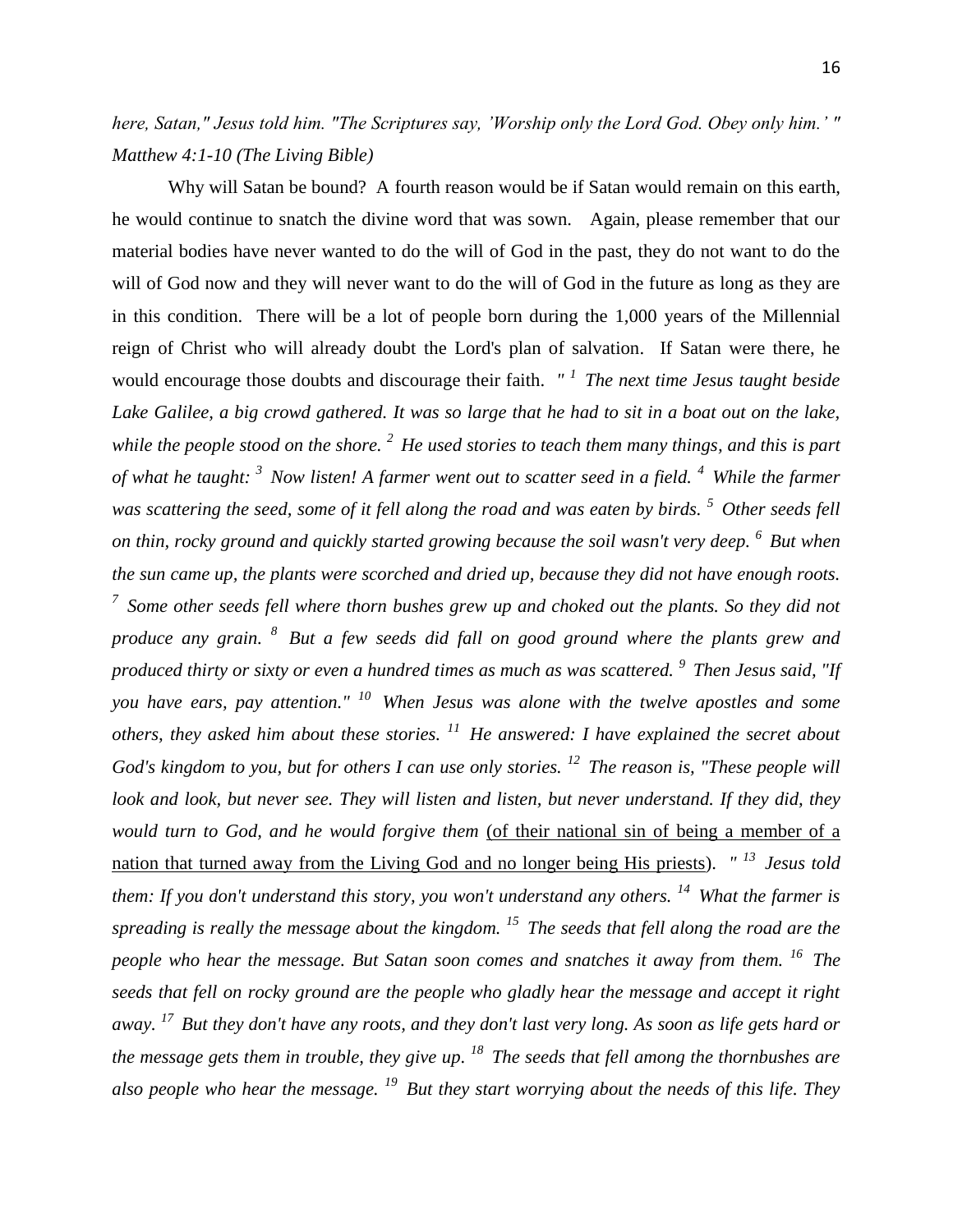*are fooled by the desire to get rich and to have all kinds of other things. So the message gets choked out, and they never produce anything. <sup>20</sup>The seeds that fell on good ground are the people who hear and welcome the message. They produce thirty or sixty or even a hundred times as much as was planted." Mark 4:1-20 (Contemporary English Version)*

Why will Satan be bound? A fifth reason would be if Satan would continue to remain on this earth, he might attempt to organize the revolt of the lost too early. It is the Lord's plan to turn Satan loose near the end of the 1,000 years of the Millennium and allow him to organize a very large army of lost people and march to Jerusalem to destroy Jesus Christ. God the Father will rain fire down from heaven and kill the entire invading army. "<sup>7</sup> And when the thousand *years shall be finished, Satan shall be loosed out of his prison, and shall go forth, and seduce the nations, which are over the four quarters of the earth, Gog, and Magog, and shall gather them together to battle, the number of whom is as the sand of the sea. <sup>8</sup>And they came upon the breadth of the earth, and encompassed the camp of the saints, and the beloved city. <sup>9</sup>And there came down fire from God out of heaven, and devoured them; and the devil, who seduced them, was cast into the pool of fire and brimstone, where both the beast <sup>10</sup>And the false prophet shall be tormented day and night for ever and ever. <sup>11</sup>And I saw a great white throne, and one sitting upon it, from whose face the earth and heaven fled away, and there was no place found for them.*  <sup>12</sup> And I saw the dead, great and small, standing in the presence of the throne, and the **books** *were opened; and another book was opened, which is the book of life; and the dead were judged by those things which were written in the books, according to their works." Revelation 20:7- 12 (Douay-Rheims Version, New Catholic Edition)*

Why will Satan be bound? A sixth reason would be if Satan would continue to remain on this earth, he would attempt to lead some of the saved to break fellowship with the Lord. *" <sup>1</sup>But a certain man, Ananias by name, with Sapphira his wife, sold a possession, <sup>2</sup>and put aside for himself part of the price, [his] wife also being privy to it; and having brought a certain part, laid it at the feet of the apostles. <sup>3</sup>But Peter said, Ananias, why has Satan filled thy heart that thou shouldest lie to the Holy Spirit, and put aside for thyself a part of the price of the estate? <sup>4</sup> While it remained, did it not remain to thee? and sold, was [it not] in thine own power? Why is it that thou hast purposed this thing in thine heart? Thou hast not lied to men, but to God. <sup>5</sup>And Ananias, hearing these words, fell down and expired. And great fear came upon all who heard [it]." Acts 5:1-5 (Darby's Translation)*